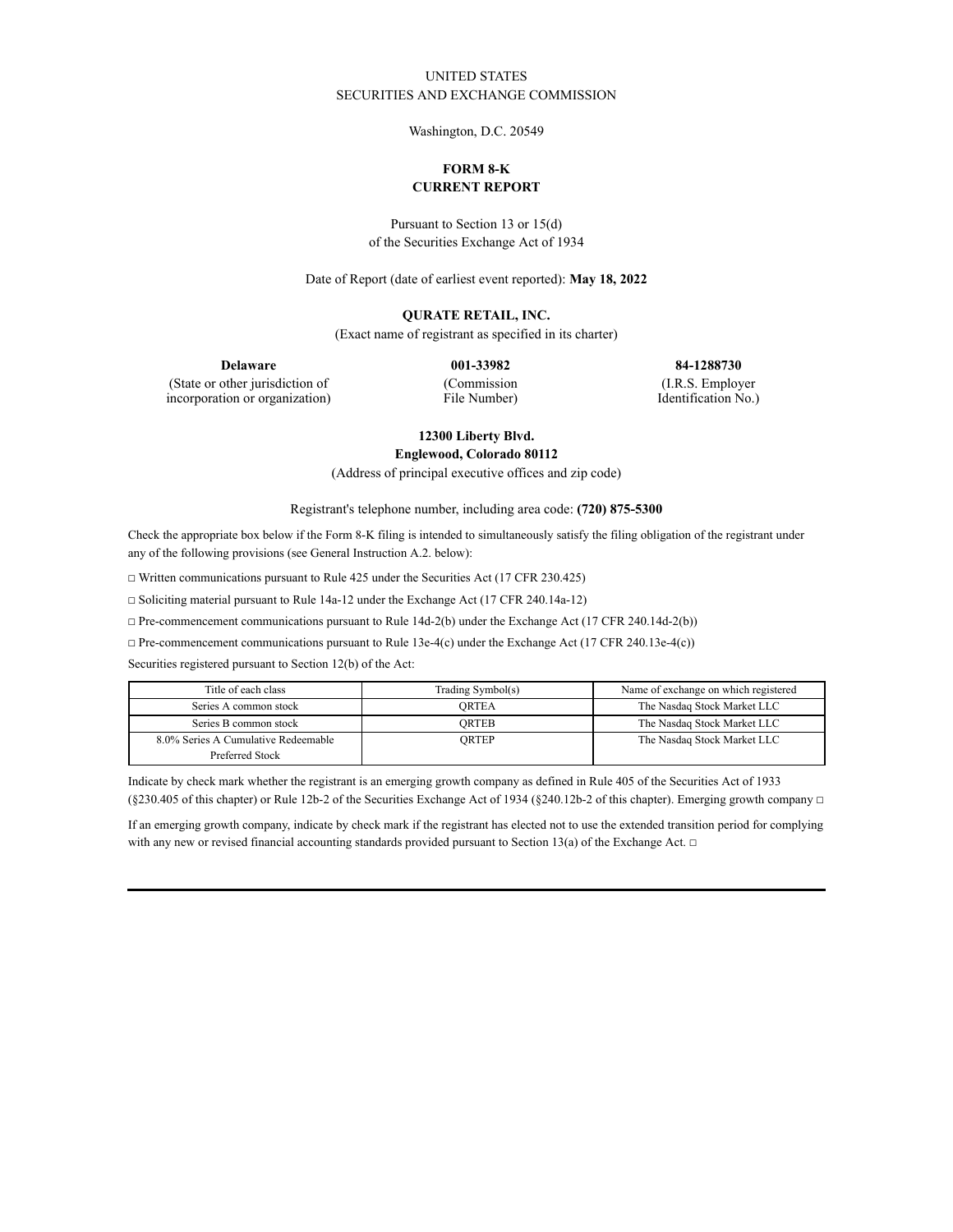### **Item 7.01. Regulation FD Disclosure.**

On May 18, 2022, Qurate Retail, Inc. announced that an authorized committee of its Board of Directors declared the regular quarterly cash dividend of \$2.00 per share of 8.0% Series A Cumulative Redeemable Preferred Stock (the "Preferred Stock"), payable in cash on June 15, 2022 to stockholders of record of the Preferred Stock at the close of business on May 31, 2022.

This Current Report on Form 8-K and the press release attached hereto as Exhibit 99.1 are being furnished to the Securities and Exchange Commission under Item 7.01 of Form 8-K in satisfaction of the public disclosure requirements of Regulation FD and shall not be deemed "filed" for any purpose.

#### **Item 9.01. Financial Statements and Exhibits.**

#### **(d) Exhibits**

| Exhibit No. | <b>Description</b>                                                                       |
|-------------|------------------------------------------------------------------------------------------|
| 99.1        | Press Release, dated May 18, 2022.                                                       |
| -104        | Cover Page Interactive Data File (formatted as Inline XBRL and contained in Exhibit 101) |

2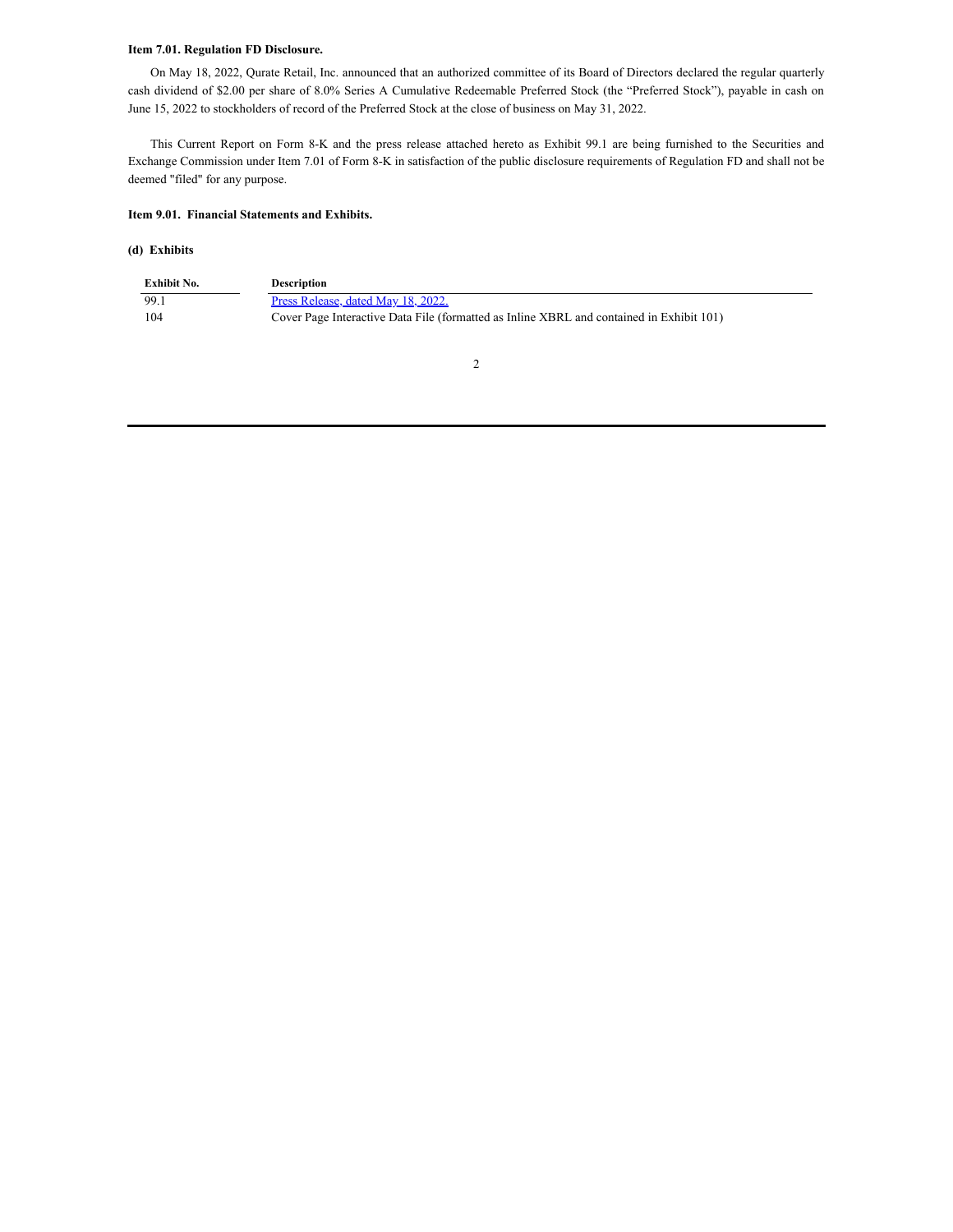### **SIGNATURE**

Pursuant to the requirements of the Securities Exchange Act of 1934, as amended, the registrant has duly caused this report to be signed on its behalf by the undersigned hereunto duly authorized.

Date: May 18, 2022

QURATE RETAIL, INC.

By: /s/ Katherine C. Jewell

Name: Katherine C. Jewell Title: Assistant Vice President and Secretary

3